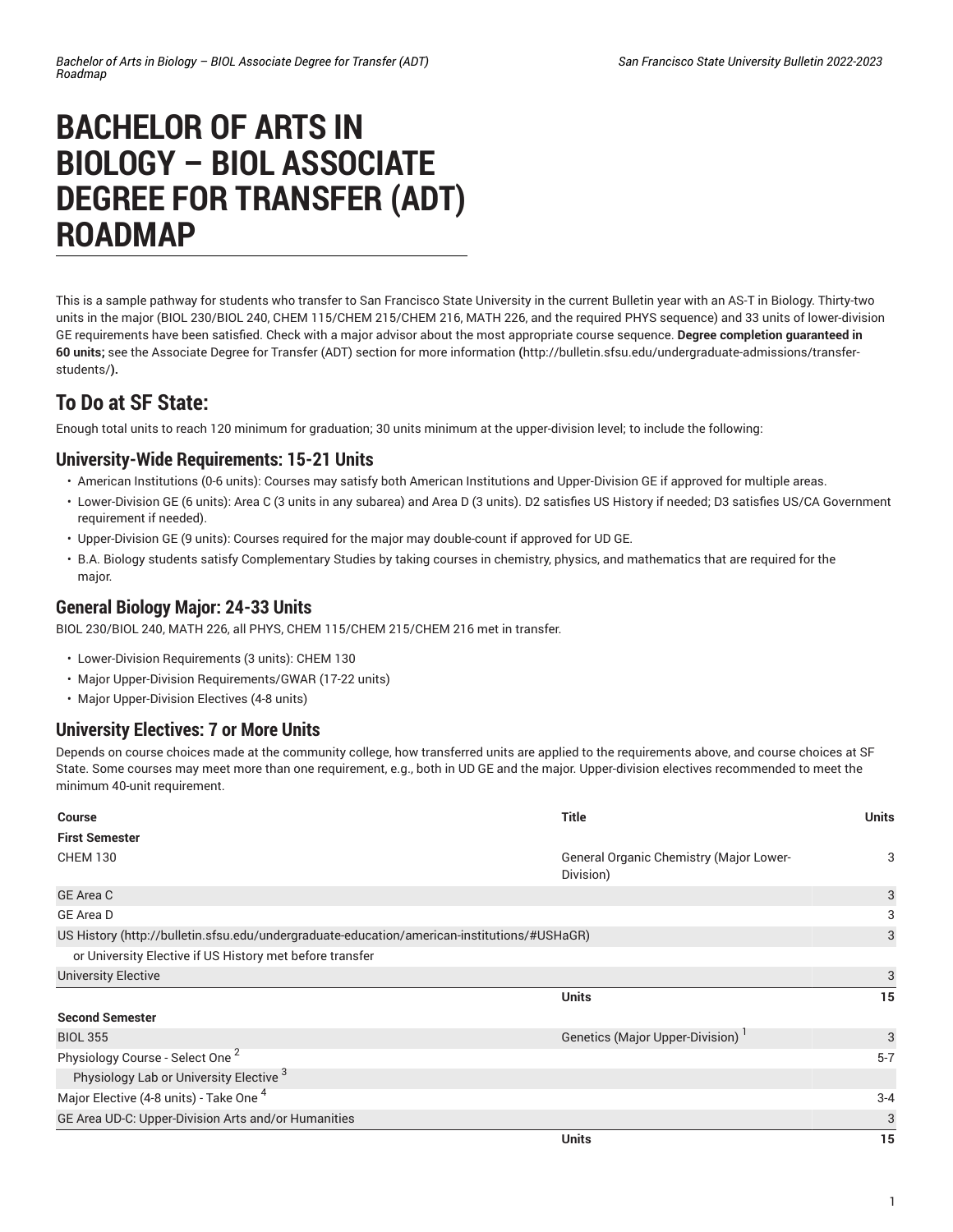#### **Third Semester**

| Upper-Division General Education: Physical, and Life Sciences (UD-B) is satisfied upon completion of BIOL 355. |                    |                |
|----------------------------------------------------------------------------------------------------------------|--------------------|----------------|
|                                                                                                                | <b>Total Units</b> | 60             |
|                                                                                                                | <b>Units</b>       | 15             |
| University Electives - Take Two                                                                                |                    | 6              |
| or University Elective if requirement already met                                                              |                    |                |
| Biology GWAR course 8                                                                                          |                    | 3              |
| Major Elective (4-8 units) - Take One <sup>3</sup>                                                             |                    | $3 - 4$        |
| Evolutionary or Organismal Biology Course - Select One                                                         |                    | $3-5$          |
| <b>Fourth Semester</b>                                                                                         |                    |                |
|                                                                                                                | <b>Units</b>       | 15             |
| <b>University Elective</b>                                                                                     |                    | $\overline{2}$ |
| GE Area UD-D: Upper-Division Social Sciences                                                                   |                    | 3              |
| Ecology Course - Select One <sup>6</sup>                                                                       |                    | $3 - 4$        |
| Cell Biology Lab or University Elective <sup>3</sup>                                                           |                    |                |
| Cell Biology Course - Select One <sup>5</sup>                                                                  |                    | $4 - 8$        |

- **Physiology Courses** BIOL 442 Microbial Physiology (3 units) BIOL 525 Plant Physiology (3 units) BIOL 612 Human Physiology (3 units) BIOL 630 Animal Physiology (3 units)
- 3 Select One Laboratory Course Associated with the Physiology or Cell Biology Course Taken (Only One Laboratory Course is Required) BIOL 351GW Experiments in Cell and Molecular Biology - GWAR (4 units)
	- BIOL 402GW General Microbiology Laboratory GWAR (3 units)
	- BIOL 436 Immunology Laboratory (2 units)
	- BIOL 443 Microbial Physiology Laboratory (2 units)
	- BIOL 454 Parasitology Laboratory (1 units)
	- BIOL 526 Plant Molecular Physiology Laboratory (2 units)
	- BIOL 613GW Human Physiology Laboratory GWAR (3 units)
	- BIOL 631GW Animal Physiology Laboratory GWAR (4 units)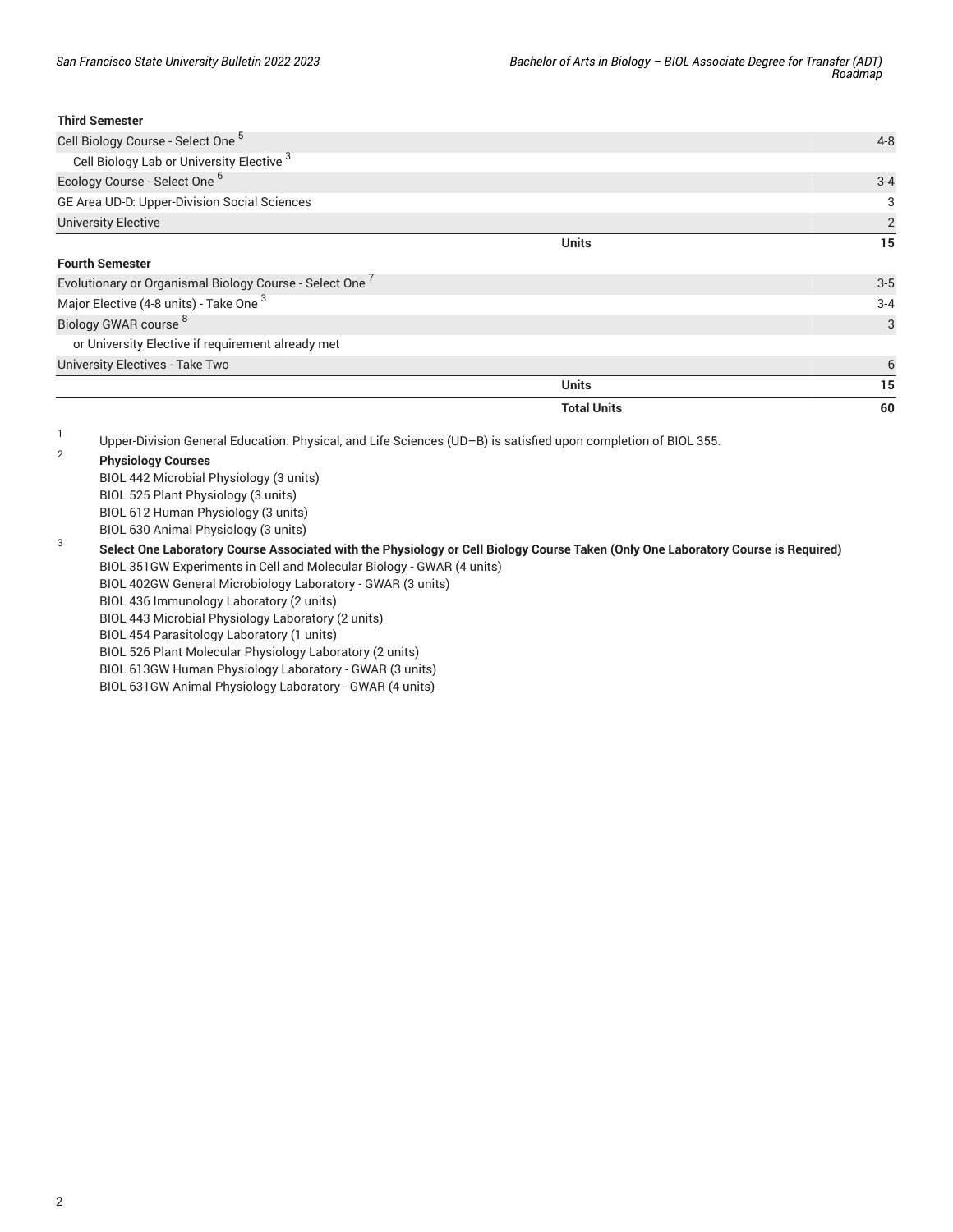#### 4 **Upper-Division Electives (4-8 units)**

Select 4-8 units in consultation with an advisor from among all upper-division Biology courses. Only one of the following courses can be included among those selected: BIOL 317, BIOL 327, BIOL 330, and BIOL 349. Up to 3 units of BIOL 699 can also be used towards the total of 4-8 units. All Biology courses that have BIOL 230 and/or BIOL 240 as prerequisites can also be used as electives. This includes courses already listed previously under each of the category subheadings, but not used to satisfy the requirements of those categories. BIOL 332 Health Disparities in Cancer (3 units) (AERM, GP, SJ)

BIOL 337 Evolution (3 units) BIOL 344GW Research Skills - GWAR (3 units) BIOL 350 Cell Biology (3 units) BIOL 358 Forensic Genetics: Math Matters (4 units) BIOL 401 General Microbiology (3 units) BIOL 425 Emerging Diseases (3 units) BIOL 453 General Parasitology (3 units) BIOL 460 General Entomology (4 units) BIOL 461 Insect Taxonomy (4 units) BIOL 464 Medical Entomology (3 units) BIOL 470 Natural History of Vertebrates (4 units) BIOL 475GW Herpetology - GWAR (3 units) BIOL 478GW Ornithology - GWAR (4 units) BIOL 482 Ecology (4 units) BIOL 490 Ecology of Infectious Diseases (4 units) BIOL 492 Comparative Anatomy of Vertebrates (4 units) BIOL 500 Evolution and Diversity of Plants (4 units) BIOL 502 Biology of the Algae (3 units)

BIOL 504 Biology of the Fungi (4 units)

BIOL 514 Plant Biodiversity and California Field Botany (5 units)

BIOL 525 Plant Physiology (3 units)

BIOL 526 Plant Molecular Physiology Laboratory (2 units)

BIOL 529GW Plant Ecology - GWAR (4 units)

BIOL 530 Conservation Biology (3 units)

BIOL 532 Restoration Ecology (3 units)

BIOL 534 Wetland Ecology (4 units)

BIOL 550 Plant and Animal Interactions (4 units)

BIOL 555 Marine Invertebrate Zoology (4 units)

BIOL 556 Natural History of Marine Invertebrates (4 units)

BIOL 570GW Biology of Fishes - GWAR (4 units)

BIOL 577 Climate and Ecological Interactions (4 units)

BIOL 580 Limnology (3 units)

BIOL 582 Biological Oceanography & Limnology (4 units)

BIOL 600 Animal Behavior (3 units)

BIOL 607 Conservation and Management of Marine Mammals (3 units)

BIOL 609 Physics in Medicine (3 units)

BIOL 612 Human Physiology (3 units)

BIOL 614 Vertebrate Histology (4 units)

BIOL 616 Cardiorespiratory Physiology (3 units)

BIOL 620 Endocrinology (3 units)

BIOL 621 Reproductive Physiology (3 units)

BIOL 622 Hormones and Behavior (3 units)

BIOL 623 Pharmacology (3 units)

BIOL 627 Biophysics (3 units)

BIOL 630 Animal Physiology (3 units)

BIOL 638 Bioinformatics and Genome Annotation (4 units)

BIOL 640 Cellular Neurosciences (3 units)

BIOL 652 Science Education Partners in Biology (4 units)

#### **Cell Biology Courses**

5

BIOL 350 Cell Biology (3 units) BIOL 358 Forensic Genetics: Math Matters (4 units) BIOL 401 General Microbiology (3 units) BIOL 435 Immunology (3 units) BIOL 453 General Parasitology (3 units) CHEM 349 General Biochemistry (3 units)